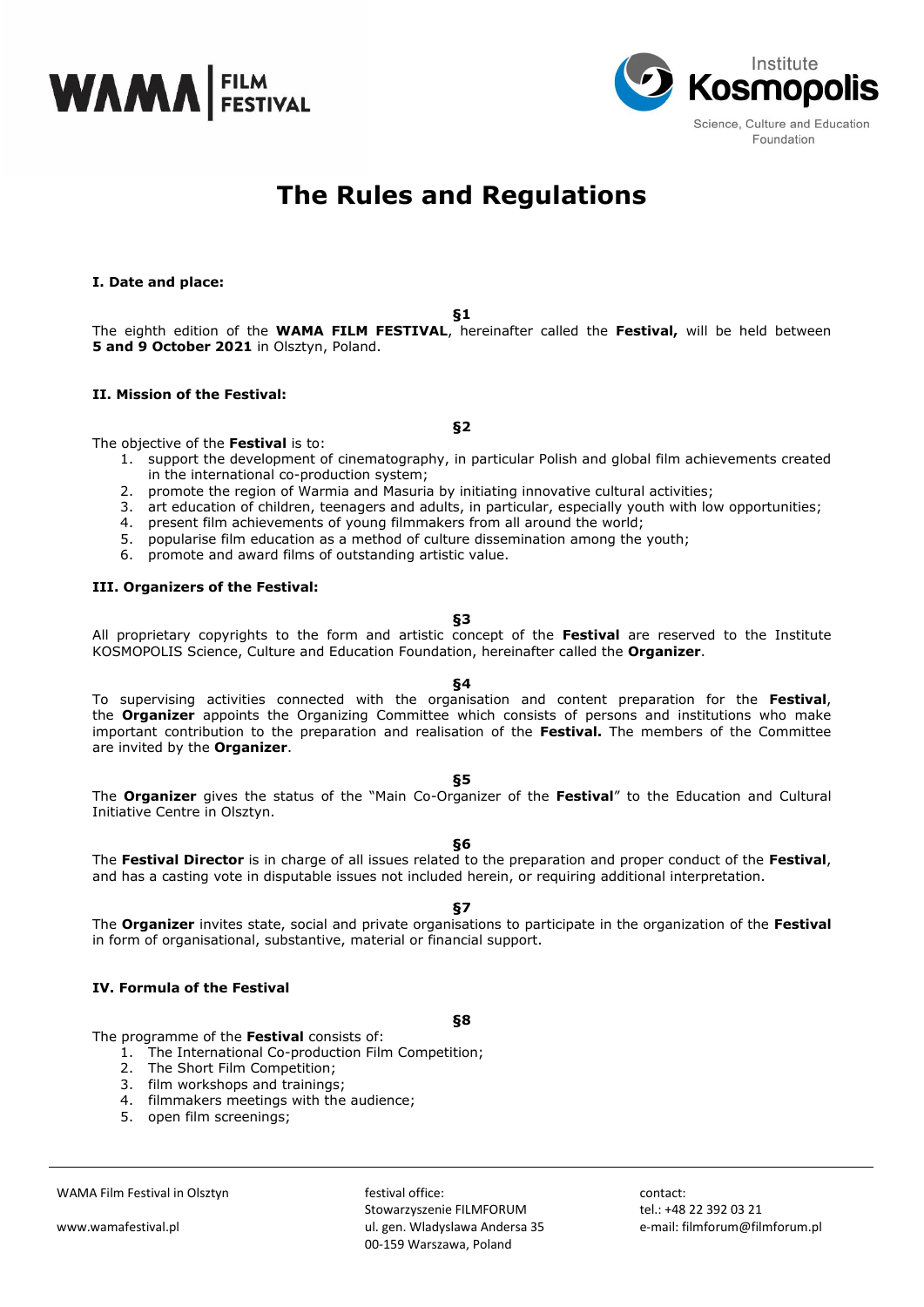



## **§9**

- 1. Due to the epidemic in 2021 in the territory of Poland, the **Organiser**'s intention is to provide the **Festival's** recipients with the possibility of safe participation in all scheduled program events, including, for example, making part of the programming offer available via Internet broadcasts.
- 2. The **Organizer** reserves that the program of the **Festival** may be subject to program modifications and organizational related to the need to comply with the applicable sanitary regime and the guidelines of state and local administration regarding epidemiological safety.

# **V. The rules of the film submission:**

## **§10**

- 1. The **Festival** participation rules are defined herein exclusively. Any promotional materials or advertisements are of informative character only.
- 2. Submitting a film to the **Festival** involves unconditional acceptance of hereof Rules and Regulations.

## **§11**

- 1. The **International Co-production Film Competition** is reserved for full-length feature films produced in international co-production system.
- 2. The **Short Film Competition** is prepared for short films (maximum 40 minutes length) in all forms and genres.

## **§12**

- 1. Subjects of a films entered in both of competitions are free to choose. The **Organizer** prefers films of broadly understood social matter.
- 2. Subjects preferred by the **Organizer** may be related to following matters:
	- a) the functioning of the individual in the modern world
	- b) social changes;
	- c) life quality;
	- d) globalisation;
	- e) spirituality and religion;
	- f) folklore and regionalism;
	- g) economy and politics.

#### **§13**

#### A film will be not qualified for the **Festival** if:

- 1. it has been presented in open distribution before 1 January 2020,
- 2. it has been realised in collaboration with members of the Pre-selection Committee, the Jury of the **Festival** or representatives of the **Organizer**.

#### **§14**

- 1. The films may be submitted for participation in the **Festival** by legal or natural persons (hereinafter called the **Applicant**) who have full capacity to enter into legal transactions and the disposition right of the submitted film on the day of joining to the competition. The **Festival** is also open to groups of persons, entering as the collective **Applicant**. In such case they will be treated as co-authors of the submitted films.
- 2. Each **Applicant** may submit unlimited number of films.
- 3. The film submission is free of charge. The postage for sending the application is covered by the **Applicant**.

# **§15**

The formal condition of submitting a film to the **Festival** is:

- 1. publishing the film on-line, on the VIMEO Internet service (access to the film shall be secured with a password) or on other service presenting video materials, and including a link to the film (with the password) in correct place in the **ENTRY FORM**;
- 2. Delivering to the **Organizer** completed **ENTRY FORM** (at the pre-selection stage, it is enough to submit the FORM electronically) until **2 August 2021.**

**§16**

Submitting a film to the **Festival** takes place in the following manner:

WAMA Film Festival in Olsztyn

www.wamafestival.pl

festival office: Stowarzyszenie FILMFORUM ul. gen. Wladyslawa Andersa 35 00-159 Warszawa, Poland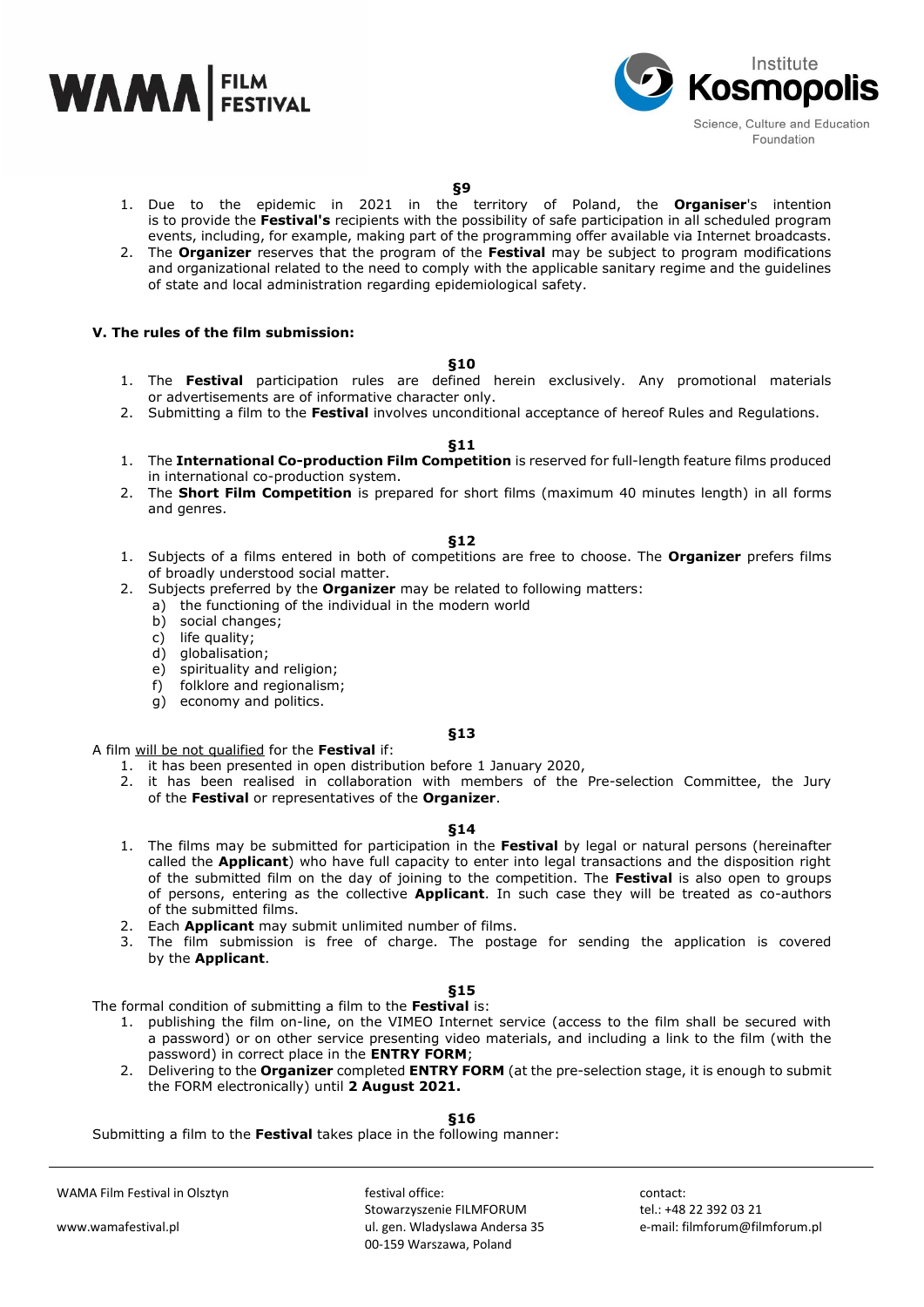



# 1. **ENTRY FORM** must be carefully completed on the website: https://wamafestival.pl/film-submission-2021

- 2. After completing and submitting the **ENTRY FORM** on the website, the browser window will display a completed PDF form that can be saved on your computer. The generated PDF will also be delivered to the email address given in the **ENTRY FORM**.
- 3. **The Applicant** for the electronic version of the **ENTRY FORM** should attach:
	- a) frame illustrating the submitted film (minimum size: 1920x1080 px, resolution: 300 dpi),
	- b) director's photo (minimum size: 1500x1000 px, resolution: 300 dpi),
	- c) fragment of the film (approx. 30 seconds) or a trailer in the form of a ProRes file or H.264 file.
- 4. **The Applicant** agrees to the publication of the materials indicated in points 3a, 3b and 3c in the information materials about the **Festival** (eg the Festival catalog, the Festival website, promotional materials).
- 5. At the stage of selecting films for the **Competition**, no paper documents are required.

#### **§17**

- 1. The link to the film published on-line must be available until **Organizer** announces the list of films selected to participate in the **Festival**.
- 2. Technical quality of the film is one of the criteria of admission to participate in the **Festival**.
- 3. In exceptional cases, an **Applicant** may deliver workprint of the film upon previous consultation with the **Festival** office.

## **§18**

- 1. The **Applicant** accepts full responsibility for the correctness and truthfulness of information provided in the **ENTRY FORM**.
- 2. Copyrights of film submitted to participate in the **Festival** must not be limited in any way. Additionally, they must not infringe third party copyrights or personal rights.
- 3. The **Organizer** acts in good faith and does not accept responsibility in case of concealment any information related to legal status of a film submitted to the **Festival**. Any consequences and legal costs arising from potential claims will be incurred by the **Applicant**.

## **§19**

- 1. The films submitted to the **Festival** shall be pre-selected by the Pre-selecting Committee, appointed by the **Organizer**.
- 2. Committee decisions shall be published on the **Festival** website (www.wamafestival.pl) until **1 September 2021**.
- 3. The **Organizer** reserves the right to invite selected films to the **Festival** competitions. Films invited by the **Organizer** are not subject of the pre-selection procedure.

## **VI. Screening of competition films:**

**§20**

- 1. If a film is qualified for the **Competition**, the **Applicant** must print and sign the **ENTRY FORM**  and deliver it to the **Organizer** in paper form together with an **RELEASE PRINT** of a film qualified for the **Competition**.
- 2. The **RELEASE PRINT** and the **ENTRY FILM** should be delivered to the **Organizer** at the expense of the **Applicant**, no later than **13 September 2021** (the date of the postmark applies) to the following address:

## **FILMFORUM ul. gen. Wladyslawa Andersa 35 00-159 Warsaw, Poland**

**with the postscript: "WAMA Film Festival 2021"**

**§21**

1. Films qualified for the **International Film Co-production Competition** will be screened exclusively from a Digital Camera Package (DCP).

WAMA Film Festival in Olsztyn

www.wamafestival.pl

festival office: Stowarzyszenie FILMFORUM ul. gen. Wladyslawa Andersa 35 00-159 Warszawa, Poland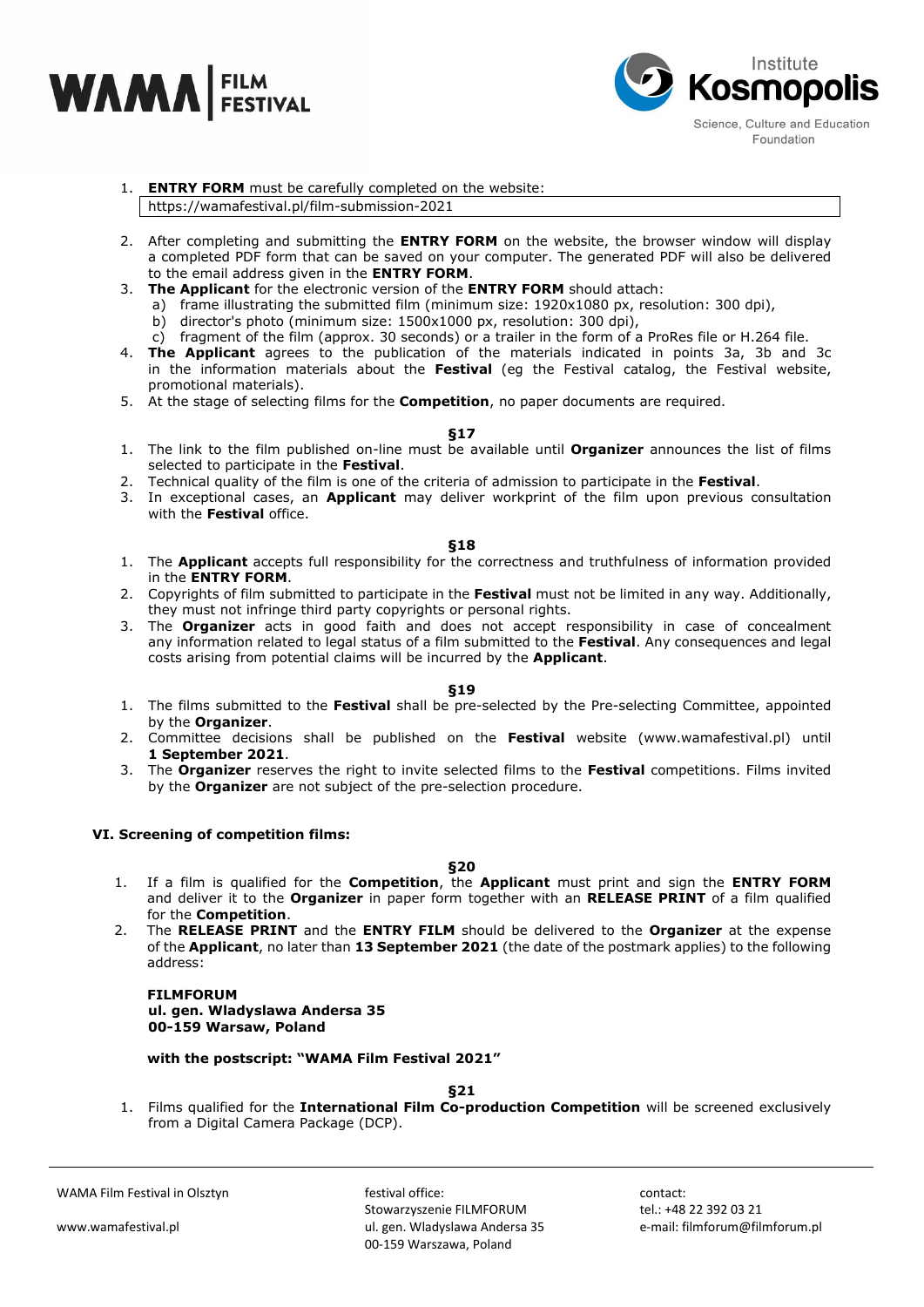



2. Films qualified for the **Short Film Competition** may also be screened from the following media: DCP, Blu-Ray or from a ProRes file (MOV format, ProRes 422 or HQ encoding in Full HD 1920x1080 or SD resolutions, stereo sound).

#### **§22**

- 1. In the case of qualifying a film to participate in the **Festival**, the **Applicant** consents to two public screenings of the film within the competition or special screenings.
- 2. In the case of wining a financial prize, the **Applicant** consents to six public presentations during the **Festival** retrospectives held between 14 October 2021 - 14 October 2022.
- 3. The **Organizer** reserves that due to the epidemic status in Poland in 2021, the formula of the competition shows may be subject to organizational modifications related to the need to comply with the current sanitary restrictions and the guidelines of state and local administration regarding epidemiological safety. This applies both to the rules of audience participation in the competition screenings, as well as the form of presentation of the films participating in the **Competition**.
- 4. In the case of introducing sanitary restrictions that prevent the presentation of competition films as part of cinema screenings, the **Applicant**, by submitting the film to participate in the **Competition**, agrees to make it available on the Internet:
	- a) only for the duration of the **Festival** (October 5-9, 2021);
	- b) on the basis of an advanced technological security system prepared by the **Organizer**, enabling access to the broadcast of the presented film only to the participants of the **Festival**.
- 5. The **Organizer** does not receive financial benefits from the screenings of the competition films.

## **VII. Transport of film copies:**

#### **§23**

The film copies for the **Short Film Competition** shall be transported in the following mode:

- 1. delivery of the film copies is covered by the **Applicant**,
- 2. films recorded on hard discs will be returned to the address entered in the **ENTRY FORM** within 30 days after the end of the **Festival**, at the cost of the **Festival**,
- 3. films recorded on DVD or Blu-ray will not be returned and will remain in the **Festival** archives,
- 4. the **Applicant** accepts that the **Organizer** will store DVD and Blu-ray copies for archiving purposes.

# **§24**

Unless otherwise established, copies of films for the **International Film Co-production Competition** which have not been distributed in Poland will be shipped at the cost of the **Festival**:

- 1. to and from Poland, if the copy is sent from and to a lending company (a Producer or a Sales Agent),
- 2. one-way (only import to Poland), if the copy is sent to another film festival.

# **VIII. Awards:**

## **§25**

- 1. Films qualified for the **International Film Co-production Competition** or for the **Short Film Competition** will be judged by separate Juries which consist of professional filmmakers, TV producers and specialists in culture dissemination.
- 2. The decisions of Pre-selection Committee and **Festival** verdicts are valid and indisputable.
- 3. The following statutory awards have been established:
	- a) **Grand Prix of the International Film Co-production Competition** for the best film in the Competition - financial prize for Polish distributor of the film awarded by the **International Film Coproduction Competition** Jury,
	- b) **Grand Prix of the Short Film Competition** for the best film in the Competition financial prize for director of the film awarded by the **Short Film Competition** Jury,
	- c) **Special Award for the Best Debut** in the **Short Film Competition**  financial prize for director of the film awarded by the **Short Film Competition** Jury,
	- d) **Jury of the Warmia and Masuria Award** honorary prize awarded by the Jury of Warmia and Masuria.

festival office: Stowarzyszenie FILMFORUM ul. gen. Wladyslawa Andersa 35 00-159 Warszawa, Poland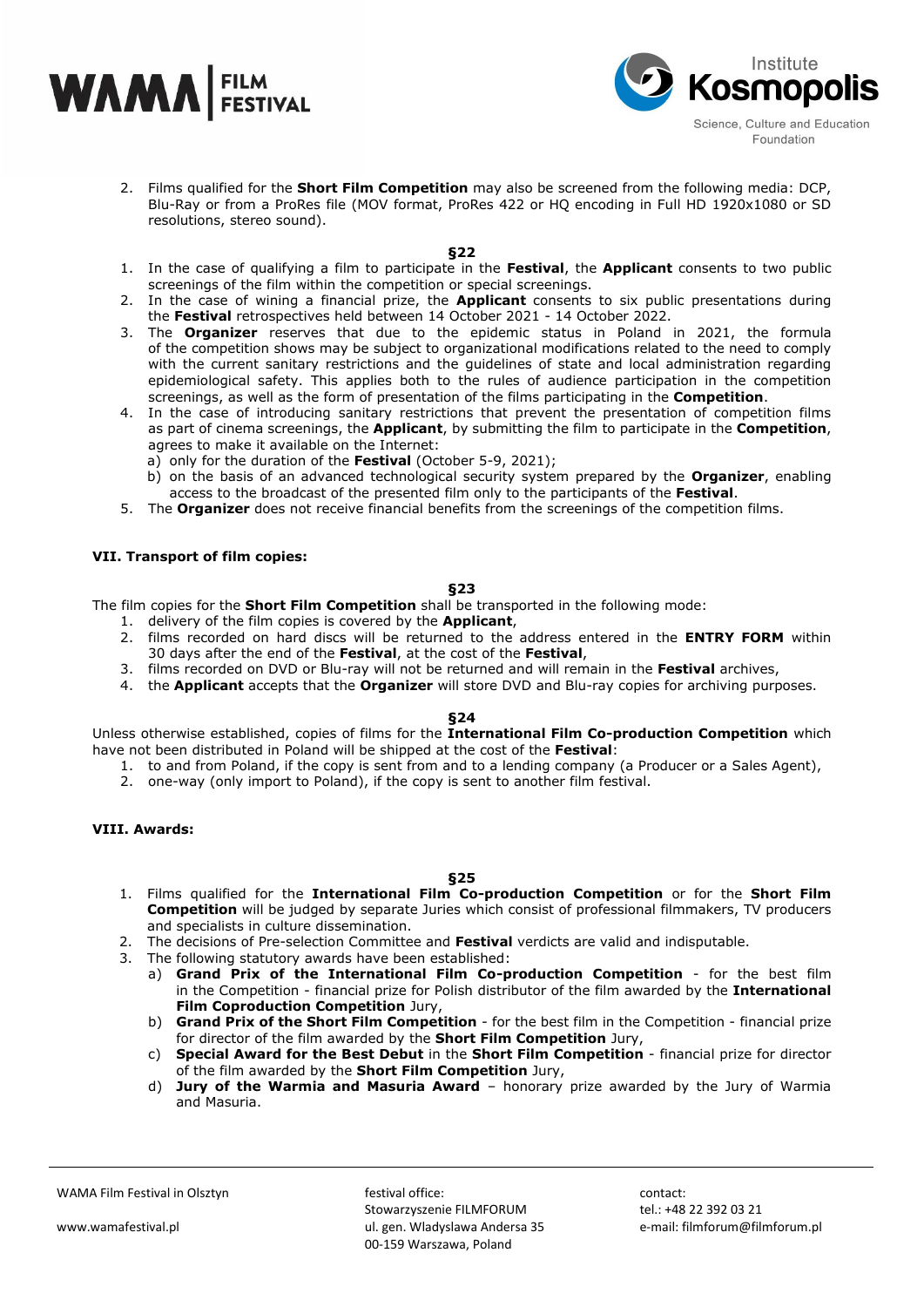



- 4. Taking into account film subjects and categories diversity, Juries of both competitions may establish Special Awards and Prizes. The number and form of these additional awards must be consulted with the **Festival Director**.
- 5. Other awards funded by private persons, institutions or organisations may be awarded upon consultation with the **Festival Director**.

#### **§26**

- 1. Within the **Short Film Competition** will also be granted Nominations to the Jan Machulski Awards. These awards were created for filmmakers making their films outside of the commercial system and they are the most prestigious Polish film awards dedicated to the independent filmmakers.
- 2. Nominations to the Jan Machulski Awards are awarded during the **Festival** in the following categories: a) "Best Director";
	- b) "Best Screenplay";
	- c) "Best Pictures";
	- d) "Best Editing";
	- e) "Best Actress";
	- f) "Best Actor";
	- g) "Best Documentary";
	- h) "Best Animation".
- 3. The Jan Machulski Awards are awarded on a separate basis, regulated by regulations available on the website: www.janmachulski.pl.

#### **§27**

- 1. The winners have no right to convert material prizes into cash, share awards or change awards in any other way. The winners of the **Festival** must not transfer the right to accept the prize to third persons.
- 2. In case of financial awards, the Laureate must provide personal details, account number and name of the bank to the **Organizer** until **31 October 2021**.

## **IX. Participation in the Festival:**

#### **§28**

- 1. Admission to the screenings and events of the **Festival** is free, however, due to the epidemic status in Poland in 2021, the number of seats in the cinema halls will be adjusted to the applicable epidemiological safety guidelines.
- 2. In order to provide the **Festival** audience with the possibility of safe participation in the competition screenings, the **Organizer** may decide to increase the number of competition screenings as part of the **Festival**.
- 3. The **Organizer** provides a free stay (overnight stay) for the duration of individual Competitions at the hotel) two people from the crew of each film qualified for participation in the **Festival**. The **Applicant** may, by **September 27, 2021**, appoint two persons authorized to represent the film at the **Festival**.
- 4. The **Organizer** reserves that the provisions of sec. 1, 2 and 3 may be changed if it is necessary to comply with the applicable sanitary regime and the guidelines of the state administration and local government regarding epidemiological safety.
- 5. In case of sanitary restrictions preventing the presentation of the competition films as part of the cinema screenings, the **Organizer** reserves the right to make the films available via the internet system, declaring that:
	- a) the films will be made available only for the duration of the **Festival** (5-9 October 2021);
	- b) the films will be made available on the basis of an advanced system of technological security, allowing access to the broadcast of the presented repertoire only to the participants of the **Festival**, only for the duration of the **Competition**.

#### **X. Other Festival sections and competitions**

**§29**

The following accompanying events shall be organized during the **Festival**:

- 1. workshops and film trainings;
- 2. filmmakers meetings with the audience;

WAMA Film Festival in Olsztyn

www.wamafestival.pl

festival office: Stowarzyszenie FILMFORUM ul. gen. Wladyslawa Andersa 35 00-159 Warszawa, Poland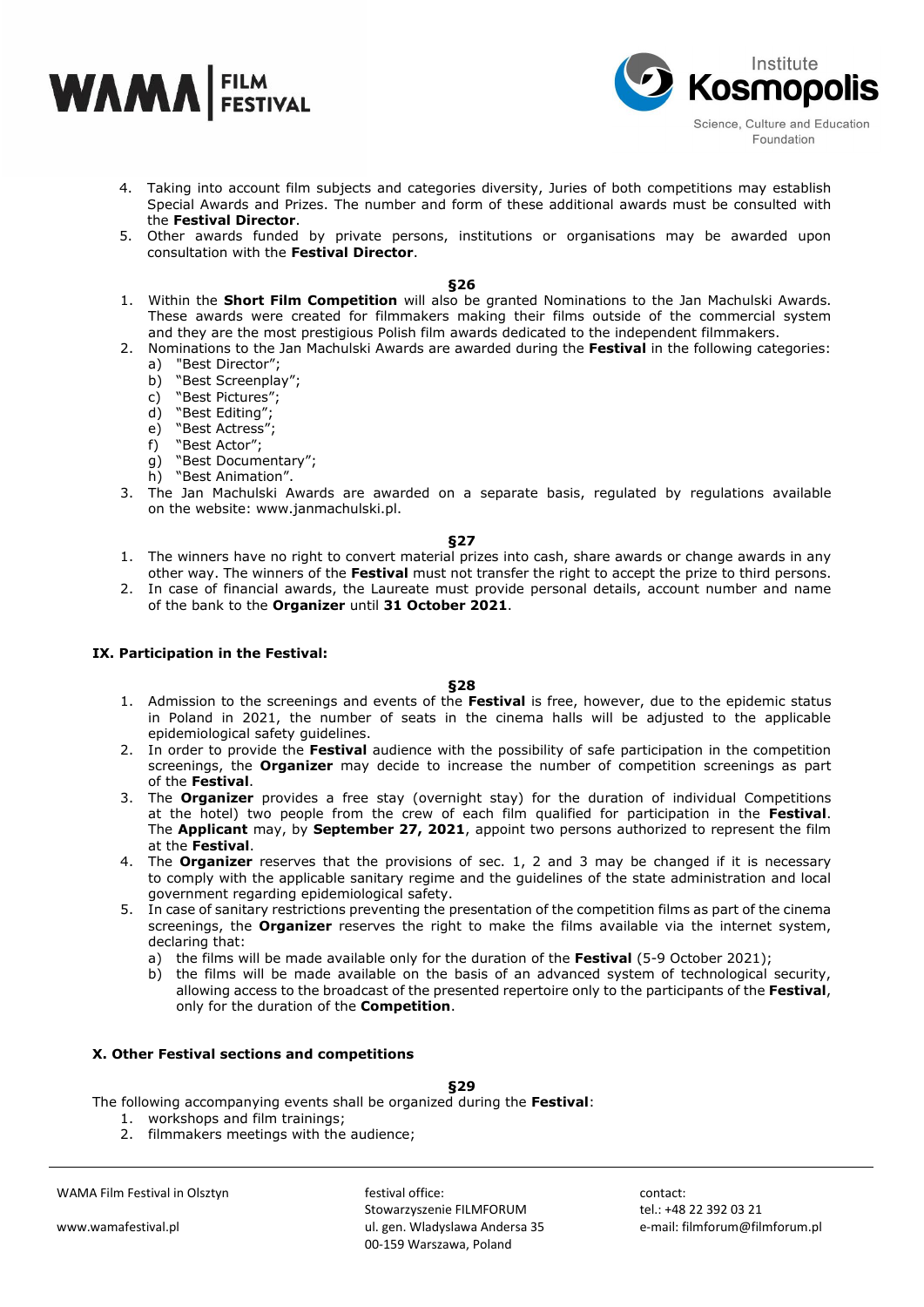



- 3. open screenings;
- 4. accompanying events and special events popularizing actions for climate neutrality in contemporary Europe, implemented under the concept of the European Green Deal.

#### **§30**

The rules of recruitment and participation in points of the programme mentioned above will be published by the **Organizer** in a separate mode on the **Festival** website: www.wamafestival.pl.

## **XI. Additional information about the Festival:**

#### **§31**

- 1. The **Applicant** consents to promoting the film submitted for participation in the **Festival** and its authors by publishing the logo, portfolio, jingle or other audio-visual composition on TV, radio or the Internet.
- 2. The **Organizer** reserves the right to publish parts of the competition films (up to 50 sec.) on TV, radio and the Internet as a promotional campaign of the **Festival**.
- 3. The **Applicant** consents to personal data processing and presentation for the purposes of promoting a film on TV, radio, the press, the Internet and other purposes during the **Festival.**
- 4. The administrator of personal data is the **Organizer** (Institute KOSMOPOLIS Science, Culture and Education Foundation).
- 5. Personal data processing will be conducted in accordance with Regulation (EU) 2016/679 of the European Parliament and of the Council of 27 April 2016 on the protection of natural persons with regard to the processing of personal data and on the free movement of such data, and repealing Directive 95/46/EC (General Data Protection Regulation).
- 6. The Administrator of personal data appointed the Data Protection Supervisor who inspect corectness of data processing and is available to contact via e-mail: instytut@kosmopolis.pl.
- 7. The **Applicant's** personal data will be processing for the purposes of organisation of the **Festival** and for marketing purposes. The data will be processed until the obligation to store them expires resulting from the provisions of law, in particular the obligation to store formal documents related to the organization of the **Festival** and in connection with the implementation of activities related to the operation, promotion and dissemination of the film submitted for participation in the **Festival**.
- 8. In connection with personal data processing by the **Organizer**, natural persons have the following rights: access to data, correction of data, deletion of data, limitation of data processing, lodging a complaint to the processing of personal data, transfer of personal data and lodging a complaint to the supervisory body.

#### **§32**

In matters not covered by these Regulations, the provisions of the Civil Code, the Act on Copyright and Related Rights and other generally applicable provisions of law shall apply.

## **§33**

During the **Festival**, the guidelines of the polish Minister of Culture, National Heritage and Sport for organizers of cultural and entertainment events during the SARS-CoV-2 virus epidemic in Poland will be in force.

**§34**

Detailed information about the **Festival** is provided by the Organisation Office:

1. Organisational office: FILMFORUM ul. Wladyslawa Andersa 35 00-159 Warsaw, Poland

> phone: +48 22 392 03 21 phone: +48 22 392 03 22 e-mail: films@wamafestival.pl

2. Organizer: Institute KOSMOPOLIS Science, Culture and Education Foundation ul. Jerzego Lanca 3

WAMA Film Festival in Olsztyn

festival office: Stowarzyszenie FILMFORUM ul. gen. Wladyslawa Andersa 35 00-159 Warszawa, Poland